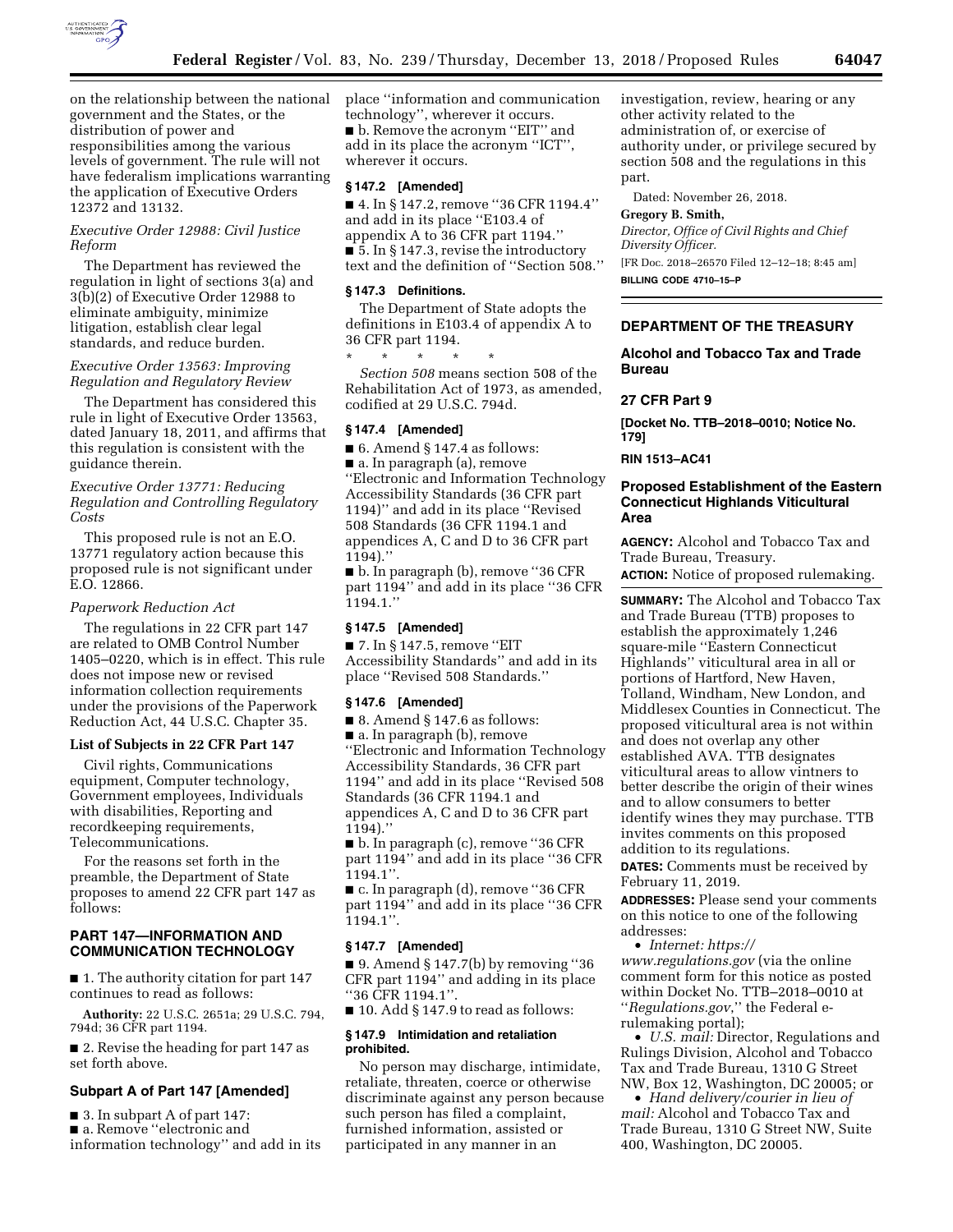See the Public Participation section of this notice for specific instructions and requirements for submitting comments, and for information on how to request a public hearing or view or obtain copies of the petition and supporting materials.

# **FOR FURTHER INFORMATION CONTACT:**

Karen A. Thornton, Regulations and Rulings Division, Alcohol and Tobacco Tax and Trade Bureau, 1310 G Street NW, Box 12, Washington, DC 20005; phone 202–453–1039, ext. 175. **SUPPLEMENTARY INFORMATION:** 

# **Background on Viticultural Areas**

#### *TTB Authority*

Section 105(e) of the Federal Alcohol Administration Act (FAA Act), 27 U.S.C. 205(e), authorizes the Secretary of the Treasury to prescribe regulations for the labeling of wine, distilled spirits, and malt beverages. The FAA Act provides that these regulations should, among other things, prohibit consumer deception and the use of misleading statements on labels and ensure that labels provide the consumer with adequate information as to the identity and quality of the product. The Alcohol and Tobacco Tax and Trade Bureau (TTB) administers the FAA Act pursuant to section 1111(d) of the Homeland Security Act of 2002, codified at 6 U.S.C. 531(d). The Secretary has delegated various authorities through Treasury Department Order 120–01, dated December 10, 2013, (superseding Treasury Order 120–01, dated January 24, 2003), to the TTB Administrator to perform the functions and duties in the administration and enforcement of these provisions.

Part 4 of the TTB regulations (27 CFR part 4) authorizes TTB to establish definitive viticultural areas and regulate the use of their names as appellations of origin on wine labels and in wine advertisements. Part 9 of the TTB regulations (27 CFR part 9) sets forth standards for the preparation and submission of petitions for the establishment or modification of American viticultural areas (AVAs) and lists the approved AVAs.

# *Definition*

Section 4.25(e)(1)(i) of the TTB regulations  $(27 \text{ CFR } 4.25(e)(1)(i))$  defines a viticultural area for American wine as a delimited grape-growing region having distinguishing features, as described in part 9 of the regulations, and a name and a delineated boundary, as established in part 9 of the regulations. These designations allow vintners and consumers to attribute a given quality,

reputation, or other characteristic of a wine made from grapes grown in an area to the wine's geographic origin. The establishment of AVAs allows vintners to describe more accurately the origin of their wines to consumers and helps consumers to identify wines they may purchase. Establishment of an AVA is neither an approval nor an endorsement by TTB of the wine produced in that area.

#### *Requirements*

Section 4.25(e)(2) of the TTB regulations (27 CFR 4.25(e)(2)) outlines the procedure for proposing an AVA and provides that any interested party may petition TTB to establish a grapegrowing region as an AVA. Section 9.12 of the TTB regulations (27 CFR 9.12) prescribes the standards for petitions for the establishment or modification of AVAs. Petitions to establish an AVA must include the following:

• Evidence that the area within the proposed AVA boundary is nationally or locally known by the AVA name specified in the petition;

• An explanation of the basis for defining the boundary of the proposed AVA;

• A narrative description of the features of the proposed AVA affecting viticulture, such as climate, geology, soils, physical features, and elevation, that make the proposed AVA distinctive and distinguish it from adjacent areas outside the proposed AVA;

• The appropriate United States Geological Survey (USGS) map(s) showing the location of the proposed AVA, with the boundary of the proposed AVA clearly drawn thereon; and

• A detailed narrative description of the proposed AVA boundary based on USGS map markings.

# **Eastern Connecticut Highlands Petition**

TTB received a petition from Steven Vollweiler, president of Sharpe Hill Vineyard, proposing the establishment of the approximately 1,246-square mile ''Eastern Connecticut Highlands'' AVA. The proposed Eastern Connecticut Highlands AVA covers the eastern third of the State and includes all or portions of Hartford, New Haven, Tolland, Windham, New London, and Middlesex Counties. Sixteen commerciallyproducing vineyards covering approximately 114.75 acres are distributed throughout the proposed AVA. An additional 20.5 acres of commercial vineyards are planned for the near future. Six wineries are also within the proposed AVA, with an additional three new wineries planned for the near future. Grape varieties

planted within the proposed AVA include cold-resistant varietals such as St. Croix, Traminette, Vidal, Cayuga, Frontenac, and Vignoles.

According to the petition, the distinguishing features of the proposed Eastern Connecticut Highlands AVA include its geology, topography, soils, and climate. Unless otherwise noted, all information and data pertaining to the proposed AVA contained in this document are from the petition for the proposed Eastern Connecticut Highlands AVA and its supporting exhibits.

### *Name Evidence*

The proposed Eastern Connecticut Highlands AVA is located in what is known and referred to as the upland areas east of the Central Valley of Connecticut. These upland areas are commonly referred to as the ''eastern highlands.'' The petition proposes adding ''Connecticut'' to the proposed AVA name in order to avoid confusion with other regions in the United States that are referred to as ''eastern highlands.''

Examples of the use of the term ''eastern highlands'' to describe the region of the proposed AVA include an article about Connecticut's physiography that appears on the Connecticut Department of Energy & Environmental Protection's web page. The article describes the region of the proposed AVA as ''the Eastern Uplands or Highlands region."<sup>1</sup> The same web page also contains an article on the Air Line State Park Trail, which follows the rail bed of a rail line that formerly ran between Boston and New York City. This article states that in order for the rail line to be built, certain political and physical obstacles needed to be overcome, one of which was ''Connecticut's eastern highlands.'' 2 In its entry on Connecticut, an online geography encyclopedia notes that, ''The state is divided into two roughly equal sections, usually called the eastern highland and the western highland, which are separated by the Connecticut Valley lowland.'' 3 As supporting name evidence, the petitioner provided a link to a hiking website with a page titled ''Eastern Highlands Rock Climbing'' 4 that includes rock climbing locations within the proposed AVA. The petition included a map of the physical geology

<sup>1</sup>*[http://www.ct.gov/deep/lib/deep/wildlife/Pdf](http://www.ct.gov/deep/lib/deep/wildlife/Pdf_files/nongame/ctwap/2005cwcs/CWCSCh2.pdf)*\_ *[files/nongame/ctwap/2005cwcs/CWCSCh2.pdf.](http://www.ct.gov/deep/lib/deep/wildlife/Pdf_files/nongame/ctwap/2005cwcs/CWCSCh2.pdf)* 

<sup>2</sup>*[http://www.ct.gov/deep/airlinetrail.](http://www.ct.gov/deep/airlinetrail)*  3*[http://www.infoplease.com/encyclopedia/us/](http://www.infoplease.com/encyclopedia/us/connecticut-state-united-states-geography.html)* 

*[connecticut-state-united-states-geography.html.](http://www.infoplease.com/encyclopedia/us/connecticut-state-united-states-geography.html)*  4*[https://www.mountainproject.com/v/eastern](https://www.mountainproject.com/v/eastern-highlands/10607668)[highlands/10607668.](https://www.mountainproject.com/v/eastern-highlands/10607668)*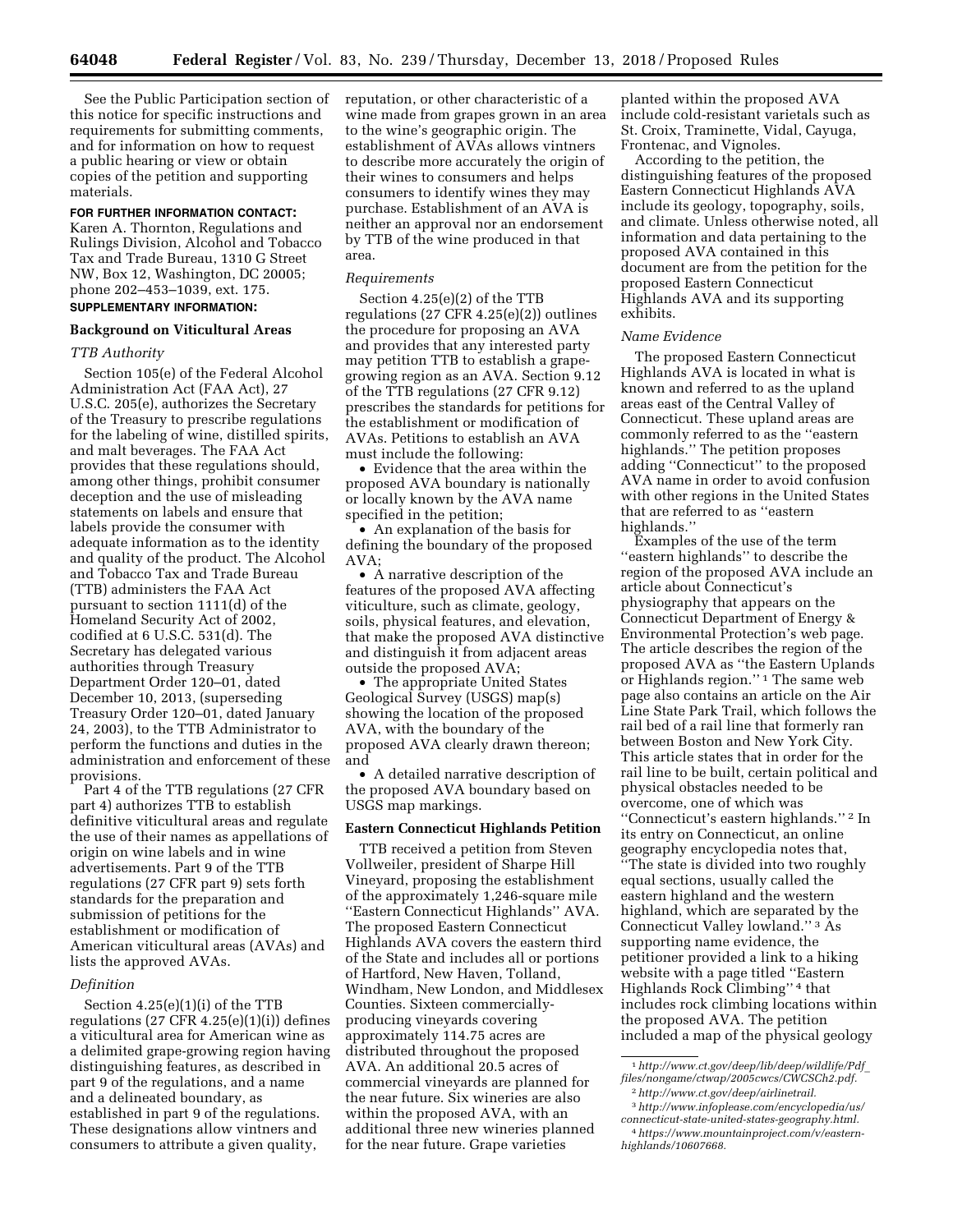of Connecticut, which shows the three regions of the State, including an area labeled ''Eastern Highlands.'' Finally, the petition notes that a major healthcare organization that serves the region of the proposed AVA is named the Eastern Highlands Health District.

# *Boundary Evidence*

The proposed Eastern Connecticut Highlands AVA encompasses the upland region of eastern Connecticut. According to the petition, the proposed boundary closely follows certain fault lines that lie along the geologic boundaries of the uplands region. The eastern and southern proposed boundaries approximate the Lake Char Fault and the Honey Hill Fault, respectively, and the western boundary follows the Eastern Border Fault of the Mesozoic Harford Basin. Beyond these boundaries, the topography and climate differ from within the proposed AVA. The Massachusetts-Connecticut State line forms the northern boundary of the proposed AVA because the climate and elevations of the region to the north of the proposed AVA differ slightly from the climate and elevations of the proposed AVA and because the proposed ''Eastern Connecticut Highlands'' name does not extend into Massachusetts.

# *Distinguishing Features*

The distinguishing features of the proposed Eastern Connecticut Highlands AVA are its geology, topography, soils, and climate.

#### Geology

According to the petition, the varying resistance to erosion of the underlying rocks determines the topography and the physiographic provinces of Connecticut. The proposed Eastern Connecticut Highlands AVA is underlain by a Paleozoic formation generally referred to by geologists as Iapetus Terrane, named for the ancient ocean that once covered the region. The Iapetus Terrane is comprised largely of metamorphic rocks that are difficult to erode, resulting in the hills and mountains that characterize the landscape of the proposed AVA. The underlying geology also plays a major role in the formation of soils within the proposed AVA. The topography and soils of the proposed AVA will be discussed later in this document.

To the west of the proposed AVA, the region known as the Central Valley is underlain by younger, more easily eroded sandstone, shale, and basalt lava flows that have a significantly different chemical composition than the geological formations of the proposed

AVA. The regions to the east and south of the proposed AVA are part of the Avalonia Terrane, which consists of older, Pre-Cambrian rocks.

#### Topography

The proposed Eastern Connecticut Highlands AVA is characterized by hilly-to-mountainous terrain. Elevations within the proposed AVA range from about 200 feet in the valley floors between the hills to just more than 1,000 feet at the highest elevations in the northern portion. Along the eastern and western edges of the proposed AVA, the hills that run along the Eastern Border fault and the Lake Char Fault were formed from erosionresistant metamorphic rocks. As a result, these hills tend to have sharp ridgelines and high elevations. In the central portion of the proposed AVA, the hills formed from metamorphic rocks that were less erosion-resistant than the rocks along the eastern and western edges. As a result, the hills in the central portion of the proposed AVA are more rounded and are ''closely crammed together, almost nudging each other for more space.'' 5 The petition states that the tops of these hills have concordant elevations, meaning that one hilltop will have about the same elevation as the neighboring hills. The hilltop elevations decrease as one moves from north to south. The petition states that if one were to imagine placing a gigantic sheet of plywood on top of the hills, the plywood would form a plane that gently slopes southward at about 10 to 20 feet per mile.

By contrast, the region to the west of the proposed AVA is a broad, flat valley. Elevations within the valley range from about 150 feet to 250 feet. South of the proposed AVA, within the region known as the Coastal Slope, elevations are also generally lower than within the proposed AVA, ranging from sea level to about 400 feet. The shoreline of this coastal region consists of rocky prominences separated by coves and tidal lands that may extend several miles inland. The highlands terrain of the proposed AVA extends north into Massachusetts and east into Rhode Island, but the elevations differ in those locations. The petition states that the highlands of Massachusetts have generally higher elevations than the proposed AVA. The petition also notes that the highlands of Rhode Island diminish as one moves eastward, and the elevations become lower.

The petition states that topography affects viticulture within the proposed Eastern Connecticut Highlands AVA because topography impacts the climate of a region. Regions with higher elevations, such as the proposed AVA, generally have a colder climate than regions with lower elevations, such as the neighboring Central Valley. Additionally, regions that are closer to the coast, such as the Coastal Slope region south of the proposed AVA and the lower elevations of Rhode Island, are more significantly affected by maritime climate than higher inland regions like the proposed AVA. Temperatures affect the varietals of grapes that can be successfully grown in any given area, as will be discussed later in this document.

### Soils

According to the petition, Connecticut was affected by the last Ice Age glacier, which covered all of the State with ice a mile or more thick. As the ice slowly flowed in a generally southerly direction, it scraped and eroded the underlying bedrock, which contains an abundance of mineral nutrients. Eroded debris deposited by glaciers is referred to as glacial till. Glacial till soils are generally fertile and well-suited for agriculture, including viticulture.

There are two main types of glacial till—lodgement (or basal) till, which is material deposited by glaciers as they move across the landscape, and ablation (or meltout) till, which is material deposited as a stagnant or slow moving glacier melts. The petition states that the soils of the proposed Eastern Connecticut Highlands AVA developed on lodgement till. These soils are thick sandy-to-silty loams and can range from well to poorly drained and are typically less permeable than soils formed from ablation till. According to the petition, the proposed AVA has the largest area of lodgement till soils in the State. By contrast, the Coastal Slope region of Connecticut, south of the proposed AVA, has the smallest amount of lodgement till soils. The southern and western regions of the State contain large areas of ablation soils. Soils in the Central Valley west of the proposed AVA formed in widespread glacial lake beds and are often poorly drained.

The petition also provided information on the concentrations of seven elements found in the soils of the proposed AVA and the regions to the east, south, and west that play important roles in vine nutrition: Calcium, iron, magnesium, potassium, phosphorous, sulfur, and zinc. The petition states that when compared to the Central Valley, the proposed AVA

<sup>5</sup>Michael Bell, *The Face of Connecticut.* State Geological and Natural History Survey of Connecticut, Bulletin 100 (1985).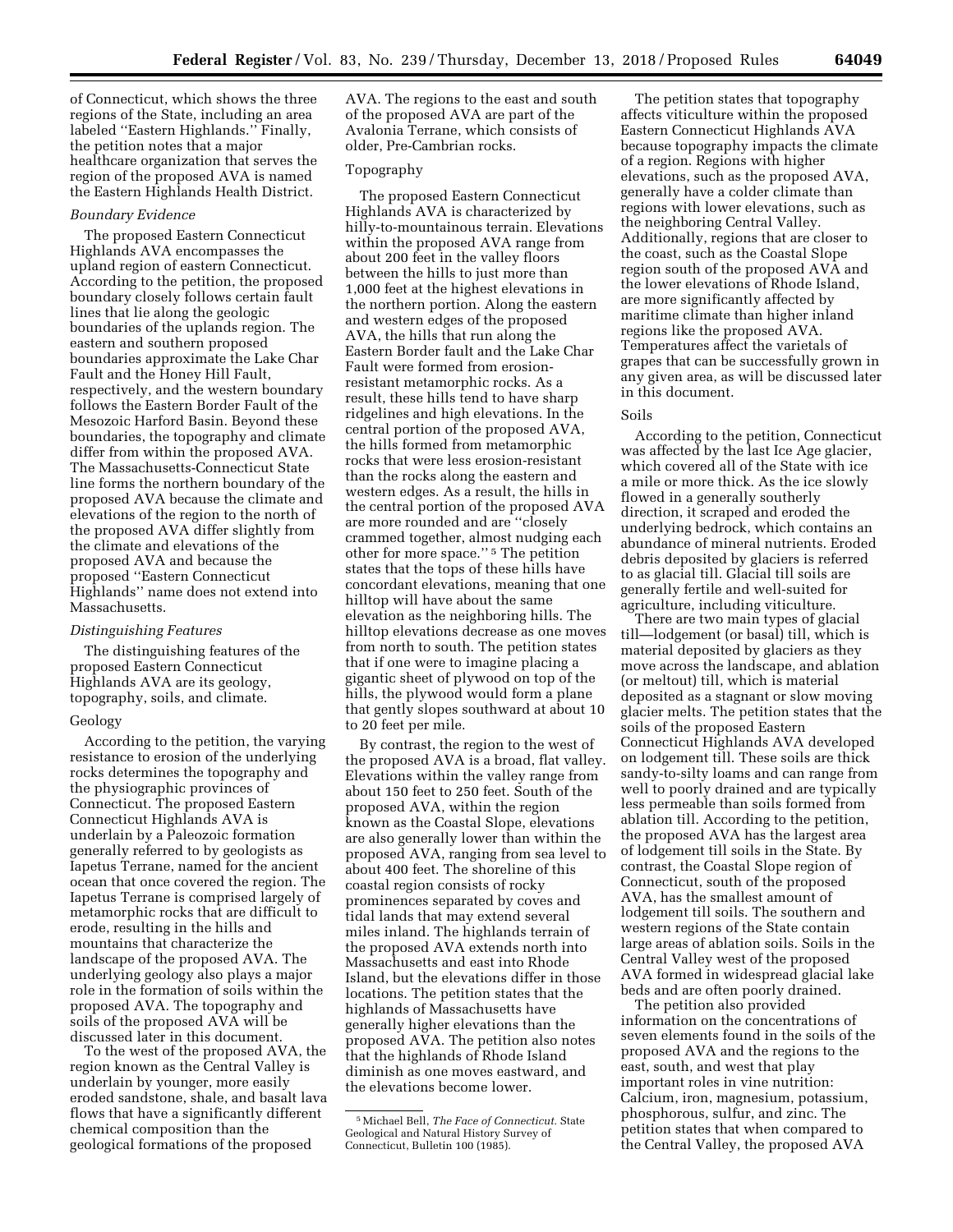has higher levels of calcium, iron, magnesium, and sulfur, and lower levels of potassium, phosphorous, and zinc. The petition states that these differences in soil chemistry are due to the very different chemical composition of the geological features underlying the Central Valley, which are formed primarily from sedimentary rocks and basalt. Compared to the regions to the east and south, the proposed AVA has similar levels of calcium, phosphorus, and sulfur, higher levels of iron, magnesium, and zinc, and lower levels of potassium. The petition states that there are fewer chemical differences between the soils of the proposed AVA and the regions to the east and south because similar metamorphic rocks comprise the underlying geological features of all three of these regions. However, the proposed AVA does contain some soils derived from mafic rocks, which are igneous rocks that are very rich in iron and magnesium and

contribute to the higher levels of those elements within the proposed AVA's soils.

The petition notes that calcium plays a role in a vine's ability to uptake iron, and too much calcium can inhibit iron uptake. Iron is necessary for plants, including grapevines, to undertake chlorophyll synthesis, which allows for the production of nutrients needed for grapevine growth.6 Lack of iron may lead to chlorosis—an iron deficiency that may cause yellowing on grapevines and ultimately lead to grapevine death.7 Magnesium is involved with carbohydrate metabolism, and a lack of magnesium may also lead to chlorosis.8 Phosphorous is involved with energy transport in the vines, and a phosphorous deficiency can reduce grapevine growth and cause premature grape ripening.9 Potassium helps maintain fruit acidity by exchange with hydrogen ions, and a potassium deficiency can harm grapevines and

cause grapes to unevenly ripen or fail to ripen.10 Higher levels of sulfur are generally known to increase soil acidity and provide grapevines with vitamins necessary for grapevine growth.11

Finally, the petition included the following table listing the most common soil series of the proposed AVA, the Central Valley to the west, and the Avalon Terrane to the south and east. The table shows that the proposed AVA shares some of the same soils as the regions to the south and east but contains none of the soils found in the region to the west. The petition states that the greater difference in soils series between the proposed AVA and the Central Valley is due to the greater differences in the underlying geology. The proposed AVA and the regions to the east and south have similar underlying geologic structures, but the slight chemical differences contribute to the slight differences in soil series.

## TABLE 1—SOIL SERIES

| Proposed AVA                                                                                                                                                                                              | <b>Central Valley</b><br>(west)                                                                                                                                                                                                                                                                                              | Avalon Terrane<br>(east and south)                                                                                                                            |  |  |
|-----------------------------------------------------------------------------------------------------------------------------------------------------------------------------------------------------------|------------------------------------------------------------------------------------------------------------------------------------------------------------------------------------------------------------------------------------------------------------------------------------------------------------------------------|---------------------------------------------------------------------------------------------------------------------------------------------------------------|--|--|
| Brimfield-Brook-<br>Agawam-Merrimac-Hinckley,<br>field, Broadbrook-Rainbow, Canton-Charlton-<br>Hollis, Charlton-Hollis, Hinckley-Merrimac,<br>Hollis-Charlton, Hollis-Woodbridge, Paxton-<br>Woodbridge. | Branford-Manchester. Cheshire-Wethersfield-<br>Manchester, Cheshire-Yalesville, Elridge-<br>Bancroft-Scitico, Hadley-Winooski, Hartford-<br>Manchester, Holyoke-Wethersfield-Chesh-<br>ire, Penwood-Manchester, Rumney-Podunk,<br>Wethersfield-Holyoke-Broadbrook,<br>Wethersfield-Ludlow.<br>Windsor-Ninigret-<br>Merrimac. | Agawam-Merrimac-Hinckley,<br>Broadbrook-<br>Rainbow, Canton-Charlton-Hollis, Charlton-<br>Hollis, Hollis-Charlton, Narragansett-Hollis,<br>Paxton-Woodbridge. |  |  |

# Climate

The petition included information on the average annual temperatures,

growing degree days (GDDs) 12, coldest recorded temperature, average date of the latest spring frost, and average date of the earliest fall frost for the proposed Eastern Connecticut Highlands AVA and the surrounding regions. The data was gathered from 1996 to 2015 and is included in the following table.

# TABLE 2—CLIMATE

| Location<br>(direction from proposed AVA) | Average<br>annual<br>temperature<br>(fahrenheit) | Growing<br>degree days | Coldest<br>temperature<br>(fahrenheit) | Average<br>date of last<br>spring frost | Average<br>date of first<br>fall frost |
|-------------------------------------------|--------------------------------------------------|------------------------|----------------------------------------|-----------------------------------------|----------------------------------------|
|                                           | 50.1                                             | 2.780                  |                                        | $-13$   May 3                           | October 15.                            |
|                                           | 51.3                                             | 3,036                  | $-11$                                  | April 23                                | October 15.                            |
|                                           | 52.2                                             | 3,185                  | $-4$ <sup>1</sup>                      | April 12                                | October 23.                            |
|                                           | 51.5                                             | 2,709                  | $-5$                                   | April 18                                | October 26.                            |
|                                           | 52.5                                             | 3,057                  | $-2$                                   | April 9                                 | November 1.                            |
|                                           | 50.5                                             | 2,445                  |                                        | $-16$   April 20                        | October 21.                            |
|                                           | 49.7                                             | 2,667                  | $-11$                                  | April 23                                | October 17.                            |
|                                           | 47.2                                             | 2.409                  | $-22$                                  | May 10                                  | October 7.                             |
|                                           | 50                                               | 2,577                  | $-9$                                   | April 24                                | October 23.                            |
|                                           | 52.2                                             | 3,029                  | $-6$                                   | April 12                                | October 31.                            |

<sup>6</sup>*See* James Schuster, *Focus on Plant Problems— Chlorosis.* University of Illinois. *[http://extension.](http://extension.illinois.edu/focus/index.cfm?problem=chlorosis) [illinois.edu/focus/index.cfm?problem=chlorosis](http://extension.illinois.edu/focus/index.cfm?problem=chlorosis)* 

12 In the Winkler climate classification system, annual heat accumulation during the growing

season, measured in annual growing degree days (GDDs), defines climatic regions. One GDD accumulates for each degree Fahrenheit that a day's mean temperature is above 50 degrees, the minimum temperature required for grapevine growth. *Id.* at 61–64.

<sup>&</sup>lt;sup>7</sup> *Id; see also* Albert J. Winkler et al., *General Viticulture* 425–426 (Berkeley: University of California Press, 2nd ed. 1974).

<sup>8</sup> *General Viticulture* at 425.

<sup>9</sup> *Id.* 

<sup>10</sup> *Id.* at 415–418.

<sup>11</sup> *Id.* at 426–427.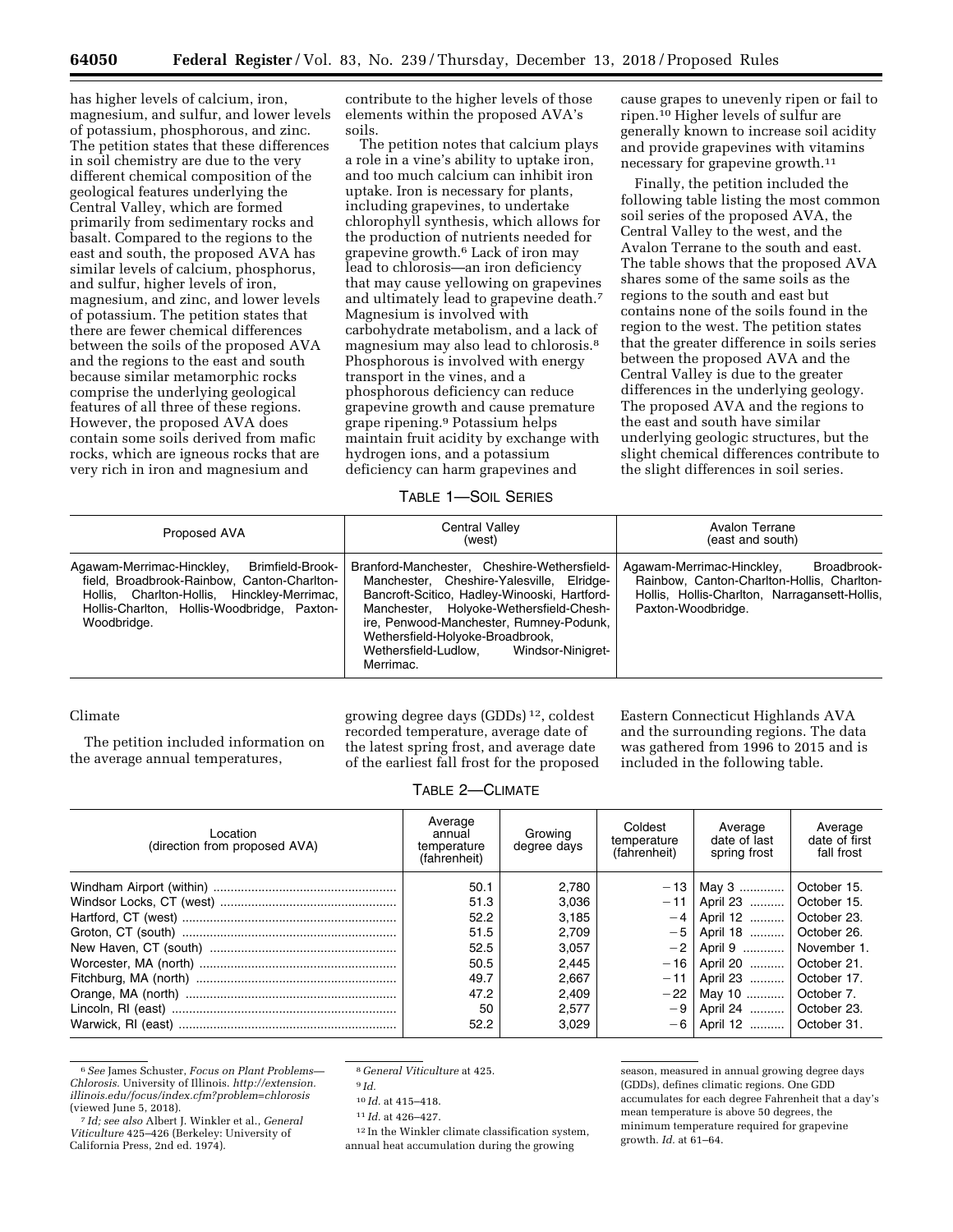The data shows that the proposed AVA has average annual temperatures that are generally similar to the surrounding locations. However, this data also shows more pronounced differences in other climate measurements. When compared to the region to the north, the proposed AVA has significantly higher GDD accumulations than all three northern locations, indicating warmer growing season temperatures. The proposed AVA also has a generally shorter growing season than two of the northern locations, as indicated by the later lastspring-frost date and earlier first-fallfrost date for the proposed AVA. Compared to the regions to the south and east, the proposed AVA has lower GDD accumulations than two of the locations. The proposed AVA also has a shorter growing season than all four of the southern and eastern comparison locations, which are closer to the Long Island Sound and thus benefit from temperature-moderating marine breezes. Finally, compared to the Central Valley region to the west, the proposed AVA has lower GDD accumulations and a shorter growing season than both western comparison locations.

The petition states that the GDD accumulations within the proposed Eastern Connecticut Highlands AVA and each of the surrounding regions are sufficient to ripen most *Vitis vinifera*  varietals. However, the petition goes on to state that cold hardiness is the prime determinant of which varietals can be successfully grown in the proposed AVA. The proposed AVA has the lowest minimum temperature of all of the surrounding regions except for two locations to the north. Most *vinifera*  varietals do poorly in climates with extreme cold winter temperatures, which can kill dormant vines, or late spring frosts, which can damage tender new vine growth. As a result, most vineyards in the proposed AVA plant cold-hardy non-*vinifera* hybrids such as St. Croix, Traminette, Vidal, Cayuga, Frontanec, and Vignoles. By contrast, vineyards planted to the south of the proposed AVA, within the warmer coastal region, plant more *vinifera*  varietals including Cabernet franc, Merlot, Riesling, and Chardonnay.

# *Summary of Distinguishing Features*

In summary, the geology, topography, soils, and climate of the proposed Eastern Connecticut Highlands AVA distinguish it from the surrounding regions. The proposed AVA is a region of hills and mountains with underlying geological features that are resistant to erosion. To the west of the proposed AVA in the Central Valley, the

topography is characterized by a broad, flat plain with underlying geological features that are easily eroded. North of the proposed AVA, the elevations are generally higher. To the east and south, the underlying geological features are older, and the elevation of the topography gradually descends to the coast.

The soils of the proposed AVA developed on the largest area of lodgement till in the State and consist of thick sandy-to-silty loams. The regions to the east and south of the proposed AVA share some of the same soil series of the proposed AVA, but the AVA has lower potassium levels and higher levels of iron, magnesium, and zinc than in these regions. Additionally, the soils to the south and east of the proposed AVA contain less lodgement till. To the west of the proposed AVA, the soils developed in glacial lake beds and are of different soil series than the soils of the proposed AVA. The soils to the west of the proposed AVA also contain lower levels of calcium, iron, magnesium, and sulfur than the soils of the proposed AVA.

The climate of the proposed AVA is generally cooler than most of the surrounding regions and is suitable for growing cold-hardy hybrid varietals of grapes. The regions to the south, east, and west all have warmer lowestrecorded temperatures and earlier lastspring-frost dates than the proposed AVA, making those regions more suitable to growing *vinifera* varietals that are less cold-hardy. The region to the north of the proposed AVA has GDD accumulations and lowest-recorded temperatures that are generally lower than for the proposed AVA.

#### **TTB Determination**

TTB concludes that the petition to establish the approximately 1,246 square-mile Eastern Connecticut Highlands AVA merits consideration and public comment, as invited in this notice of proposed rulemaking.

### **Boundary Description**

See the narrative description of the boundary of the petitioned-for AVA in the proposed regulatory text published at the end of this proposed rule.

#### **Maps**

The petitioner provided the required maps, and they are listed below in the proposed regulatory text.

### **Impact on Current Wine Labels**

Part 4 of the TTB regulations prohibits any label reference on a wine that indicates or implies an origin other than the wine's true place of origin. For a

wine to be labeled with an AVA name, at least 85 percent of the wine must be derived from grapes grown within the area represented by that name, and the wine must meet the other conditions listed in § 4.25(e)(3) of the TTB regulations  $(27 \text{ CFR } 4.25(e)(3))$ . If the wine is not eligible for labeling with an AVA name and that name appears in the brand name, then the label is not in compliance and the bottler must change the brand name and obtain approval of a new label. Similarly, if the AVA name appears in another reference on the label in a misleading manner, the bottler would have to obtain approval of a new label. Different rules apply if a wine has a brand name containing an AVA name that was used as a brand name on a label approved before July 7, 1986. See § 4.39(i)(2) of the TTB regulations (27 CFR  $4.39(i)(2)$  for details.

If TTB establishes this proposed AVA, its name, ''Eastern Connecticut Highlands,'' will be recognized as a name of viticultural significance under § 4.39(i)(3) of the TTB regulations (27 CFR 4.39(i)(3)). The text of the proposed regulation clarifies this point. Consequently, wine bottlers using the name ''Eastern Connecticut Highlands'' in a brand name, including a trademark, or in another label reference as to the origin of the wine, would have to ensure that the product is eligible to use the AVA name as an appellation of origin if this proposed rule is adopted as a final rule. Accordingly, the proposed part 9 regulatory text set forth in this document specifies the full name ''Eastern Connecticut Highlands'' as a term of viticultural significance for the proposed AVA for the purposes of part 4 of the TTB regulations.

#### **Public Participation**

#### *Comments Invited*

TTB invites comments from interested members of the public on whether it should establish the proposed AVA. TTB is also interested in receiving comments on the sufficiency and accuracy of the name, boundary, soils, climate, and other required information submitted in support of the petition. Please provide any available specific information in support of your comments.

Because of the potential impact of the establishment of the proposed Eastern Connecticut Highlands AVA on wine labels that include the term ''Eastern Connecticut Highlands'' as discussed above under Impact on Current Wine Labels, TTB is particularly interested in comments regarding whether there will be a conflict between the proposed AVA name and currently used brand names.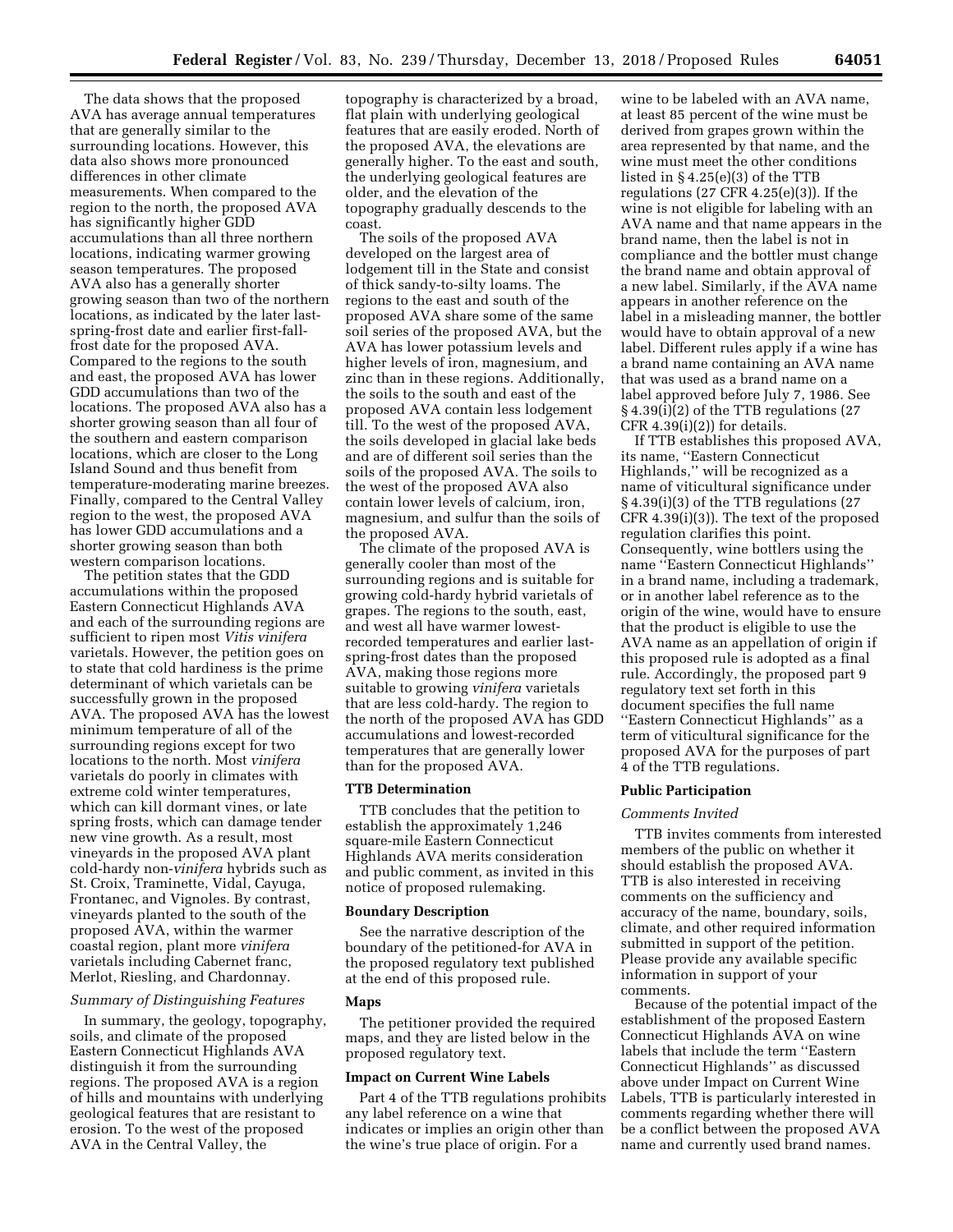If a commenter believes that a conflict will arise, the comment should describe the nature of that conflict, including any anticipated negative economic impact that approval of the proposed AVA will have on an existing viticultural enterprise. TTB is also interested in receiving suggestions for ways to avoid conflicts, for example, by adopting a modified or different name for the AVA.

# *Submitting Comments*

You may submit comments on this notice by using one of the following three methods:

• *Federal e-Rulemaking Portal:* You may send comments via the online comment form posted with this notice within Docket No. TTB–2018–0010 on ''*Regulations.gov*,'' the Federal erulemaking portal, at *[https://](https://www.regulations.gov) [www.regulations.gov.](https://www.regulations.gov)* A direct link to that docket is available under Notice No. 179 on the TTB website at *[https://](https://www.ttb.gov/wine/wine-rulemaking.shtml)  [www.ttb.gov/wine/wine](https://www.ttb.gov/wine/wine-rulemaking.shtml)[rulemaking.shtml.](https://www.ttb.gov/wine/wine-rulemaking.shtml)* Supplemental files may be attached to comments submitted via *Regulations.gov*. For complete instructions on how to use *Regulations.gov*, visit the site and click on the ''Help'' tab.

• *U.S. Mail:* You may send comments via postal mail to the Director, Regulations and Rulings Division, Alcohol and Tobacco Tax and Trade Bureau, 1310 G Street NW, Box 12, Washington, DC 20005.

• *Hand Delivery/Courier:* You may hand-carry your comments or have them hand-carried to the Alcohol and Tobacco Tax and Trade Bureau, 1310 G Street NW, Suite 400, Washington, DC 20005.

Please submit your comments by the closing date shown above in this notice. Your comments must reference Notice No. 179 and include your name and mailing address. Your comments also must be made in English, be legible, and be written in language acceptable for public disclosure. TTB does not acknowledge receipt of comments, and TTB considers all comments as originals.

In your comment, please clearly state if you are commenting for yourself or on behalf of an association, business, or other entity. If you are commenting on behalf of an entity, your comment must include the entity's name, as well as your name and position title. If you comment via *Regulations.gov*, please enter the entity's name in the ''Organization'' blank of the online comment form. If you comment via postal mail or hand delivery/courier, please submit your entity's comment on letterhead.

You may also write to the Administrator before the comment closing date to ask for a public hearing. The Administrator reserves the right to determine whether to hold a public hearing.

#### *Confidentiality*

All submitted comments and attachments are part of the public record and subject to disclosure. Do not enclose any material in your comments that you consider to be confidential or inappropriate for public disclosure.

### *Public Disclosure*

TTB will post, and you may view, copies of this notice, selected supporting materials, and any online or mailed comments received about this proposal within Docket No. TTB–2018– 0010 on the Federal e-rulemaking portal, *Regulations.gov*, at *[http://](http://www.regulations.gov) [www.regulations.gov.](http://www.regulations.gov)* A direct link to that docket is available on the TTB website at *[https://www.ttb.gov/wine/](https://www.ttb.gov/wine/wine_rulemaking.shtml)  wine*\_*[rulemaking.shtml](https://www.ttb.gov/wine/wine_rulemaking.shtml)* under Notice No. 179. You may also reach the relevant docket through the *Regulations.gov* search page at *[http://](http://www.regulations.gov) [www.regulations.gov.](http://www.regulations.gov)* For information on how to use *Regulations.gov*, click on the site's ''Help'' tab.

All posted comments will display the commenter's name, organization (if any), city, and State, and, in the case of mailed comments, all address information, including email addresses. TTB may omit voluminous attachments or material that the Bureau considers unsuitable for posting.

You may also view copies of this notice, all related petitions, maps and other supporting materials, and any electronic or mailed comments that TTB receives about this proposal by appointment at the TTB Public Reading Room, 1310 G Street NW, Washington, DC 20005. You may also obtain copies at 20 cents per 8.5 x 11-inch page. Please note that TTB is unable to provide copies of USGS maps or other similarly-sized documents that may be included as part of the AVA petition. Contact TTB's Public Reading Room at the above address or by telephone at 202–822–9904 to schedule an appointment or to request copies of comments or other materials.

## **Regulatory Flexibility Act**

TTB certifies that this proposed regulation, if adopted, would not have a significant economic impact on a substantial number of small entities. The proposed regulation imposes no new reporting, recordkeeping, or other administrative requirement. Any benefit derived from the use of a viticultural

area name would be the result of a proprietor's efforts and consumer acceptance of wines from that area. Therefore, no regulatory flexibility analysis is required.

### **Executive Order 12866**

It has been determined that this proposed rule is not a significant regulatory action as defined by Executive Order 12866 of September 30, 1993. Therefore, no regulatory assessment is required.

### **Drafting Information**

Karen A. Thornton of the Regulations and Rulings Division drafted this notice of proposed rulemaking.

# **List of Subjects in 27 CFR Part 9**  Wine.

#### **Proposed Regulatory Amendment**

For the reasons discussed in the preamble, TTB proposes to amend title 27, chapter I, part 9, Code of Federal Regulations, as follows:

# **PART 9—AMERICAN VITICULTURAL AREAS**

■ 1. The authority citation for part 9 continues to read as follows:

**Authority:** 27 U.S.C. 205.

# **Subpart C—Approved American Viticultural Areas**

■ 2. Subpart C is amended by adding § 9. to read as follows:

#### § 9. **Eastern Connecticut Highlands.**

(a) *Name.* The name of the viticultural area described in this section is ''Eastern Connecticut Highlands''. For purposes of part 4 of this chapter, ''Eastern Connecticut Highlands'' is a term of viticultural significance.

(b) *Approved maps.* The one United States Geological Survey (USGS) 1:125,000 scale topographic map used to determine the boundary of the Eastern Connecticut Highlands viticultural area is titled ''State of Connecticut.''

(c) *Boundary.* The Eastern Connecticut Highlands viticultural area is located in Hartford, New Haven, Tolland, Windham, New London, and Middlesex Counties in Connecticut. The boundary of the Eastern Connecticut Highlands viticultural area is as described below:

(1) The beginning point is on the State of Connecticut map at the intersection of State Highway 83 and the Massachusetts-Connecticut State line in Somers. From the beginning point, proceed east along the Massachusetts-Connecticut State line approximately 33 miles to the intersection of the shared